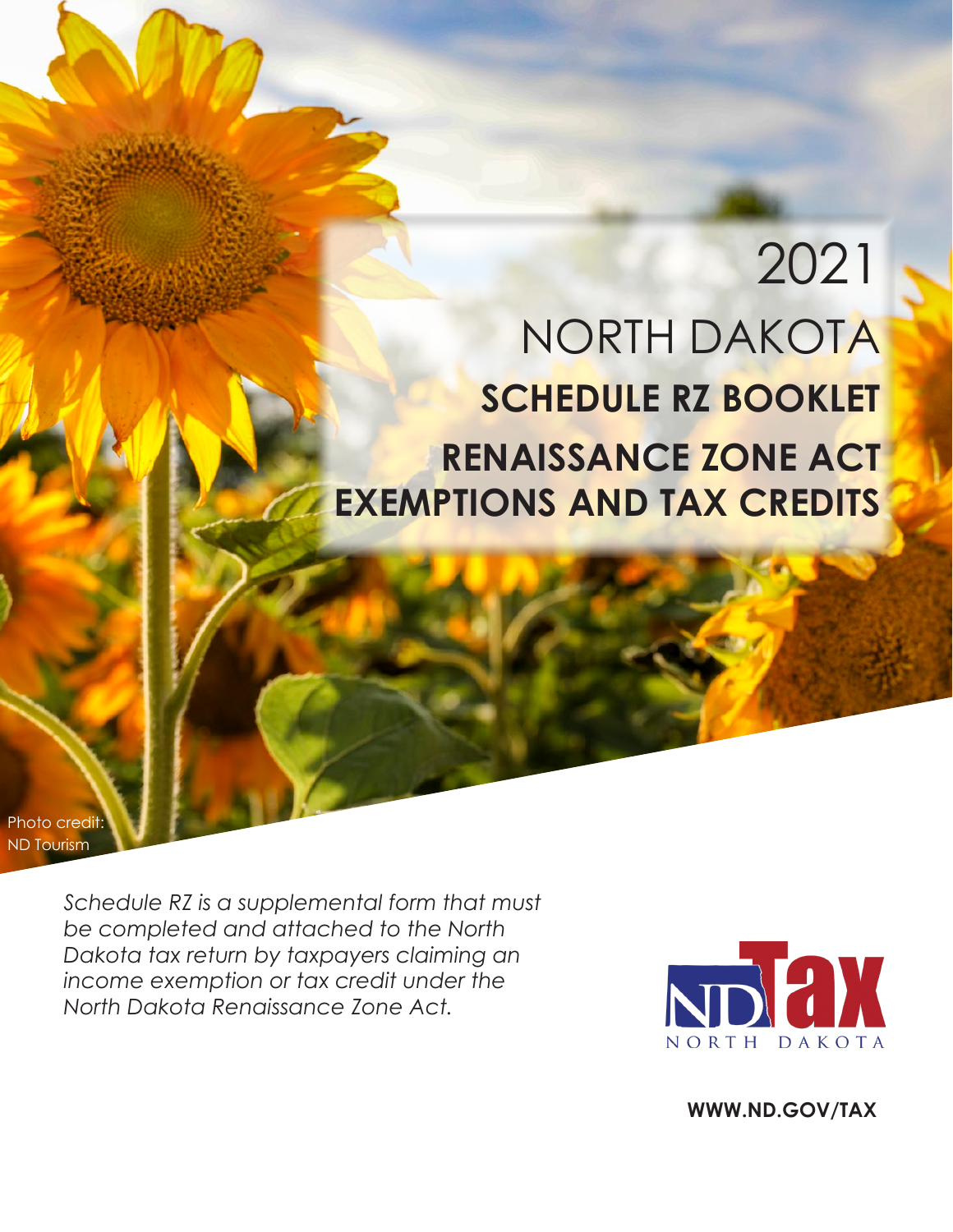### **Renaissance Zone Program**

Under the Renaissance Zone Program (N.D.C.C. ch. 40-63), a city may establish a renaissance zone, a designated area within the city in which income tax and property tax incentives are available to taxpayers who purchase, lease, or improve real estate in the zone, or invest in a renaissance fund organization.

### **Division of Community Services**

The North Dakota Commerce Department's Division of Community Services administers the establishment and operation of a zone. For information on the Program in general, a list of North Dakota cities with an approved zone, and contact information for each zone city, contact the Division of Community Services as follows:

| Website: | www.communityservices.nd.gov                               |
|----------|------------------------------------------------------------|
| Phone:   | 701.328.5300                                               |
|          | Office address: 1600 E. Century Avenue, Bismarck, ND 58503 |

### **Reminders**

The following apply to taxpayers claiming a tax incentive under the Renaissance Zone Program:

- **Tax incentive disclosure—**If requested by the chairman of North Dakota's Legislative Management or a standing committee of the North Dakota Legislature, the Tax Commissioner must disclose the amount of any tax deduction or tax credit earned or claimed by a taxpayer. The taxpayer's name, federal identification number, or any other confidential information will not be disclosed. This applies to deductions and credits earned or claimed after July 31, 2017.
- **State and local tax clearance requirements—**Starting August 1, 2017, certain state and local tax incentives may not be granted to, or claimed, by a taxpayer unless the taxpayer has satisfied all state and local tax obligations and tax liens of record for taxes owed to North Dakota or a political subdivision. In certain cases, a taxpayer may have to obtain a state or local tax clearance record. For more information, see the *State and Local Tax Clearance Requirements Guideline* on the Office of State Tax Commissioner's website.

### **Contents**

| General and specific instructions for: |
|----------------------------------------|
|                                        |
|                                        |
|                                        |
|                                        |
|                                        |
|                                        |
|                                        |

### **Where to get help**

If you have questions about the tax incentives under the Act or the completion of Schedule RZ:

### **Call**

| Individuals         | 701-328-1247                                                                             |
|---------------------|------------------------------------------------------------------------------------------|
| Partnerships,       | 701-328-1258                                                                             |
| S corporations      |                                                                                          |
| trusts, and estates |                                                                                          |
|                     | $\begin{array}{c} \n\bullet \bullet \bullet \bullet \bullet \bullet \bullet \end{array}$ |

C corporations and **701-328-1249** financial institutions

Speech or hearing impaired—call Relay North Dakota at 1-800-366-6888

### **Email**

Individuals, estates, trusts, partnerships, and S corporations—

### **individualtax@nd.gov**

C corporations and financial institutions **corptax@nd.gov**

### **Write**

ND Office of State Tax Commissioner 600 E. Boulevard Ave., Dept. 127 Bismarck, ND 58505-0599

### **Website**

www.nd.gov/tax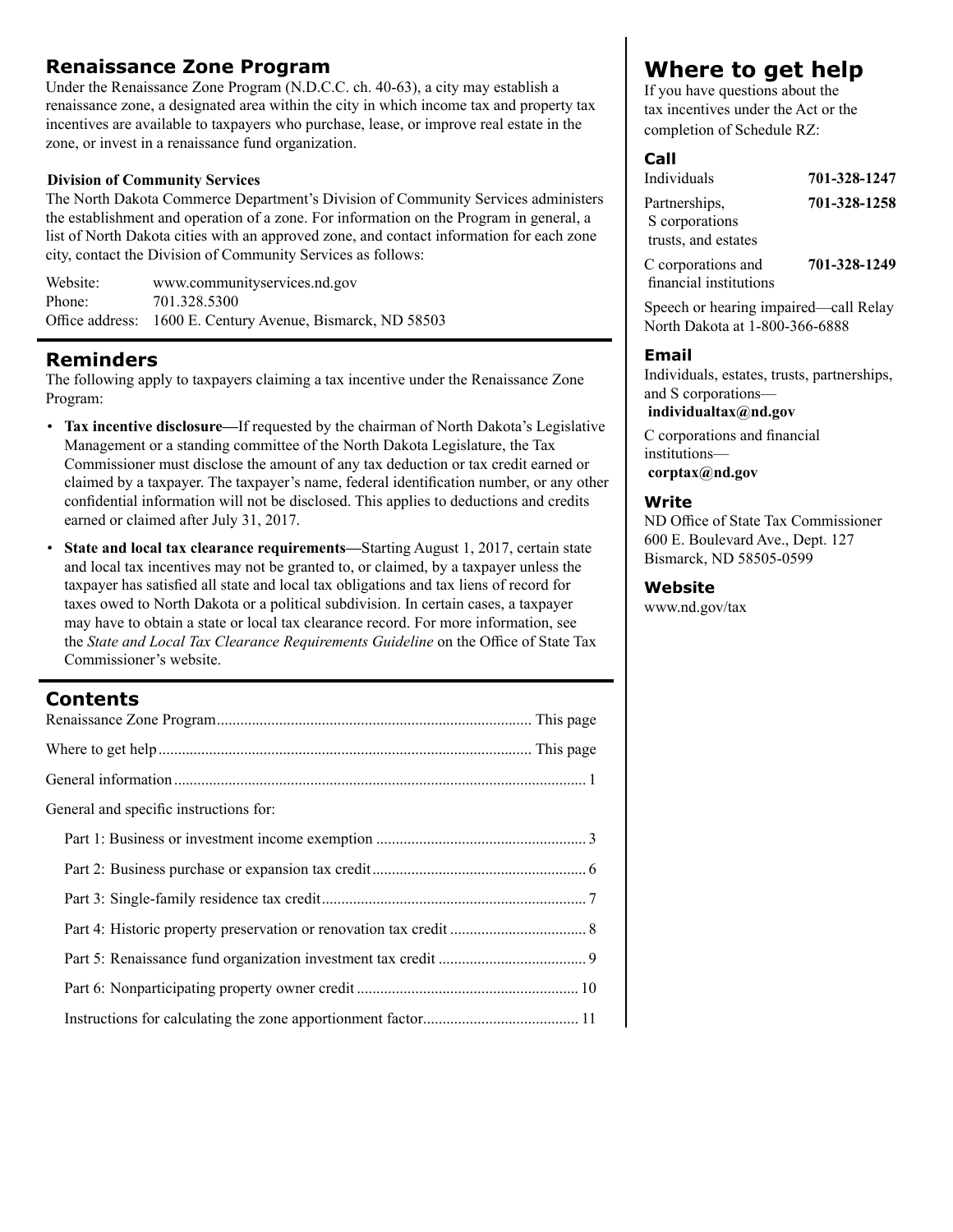## **2021 Schedule RZ instructions**

## **General information**

### **Purpose of form**

Schedule RZ is a supplemental schedule that must be completed by a taxpayer claiming any of the income tax incentives available under the North Dakota Renaissance Zone Act. All five pages of Schedule RZ must be attached to the taxpayer's North Dakota income tax return.

*For detailed information about the available income tax incentives under the Act, see the Renaissance Zone Tax Incentives Guideline on the Office of State Tax Commissioner's web site at www.nd.gov/tax.*

### **Definitions**

Unless stated otherwise in these instructions, the following definitions apply:

**Act—**means the Renaissance Zone Act under North Dakota Century Code ch. 40 -63.

**Local zone authority—**means the governing body of the city in which the zone is located, or the entity designated by the city governing body to promote, develop, and manage the zone.

Parcel of property-means a specific piece of real property consisting of land and the buildings, fixtures, structures, and improvements affixed to the land.

**Passthrough entity—**means an S corporation, limited liability company not taxed as a corporation, general partnership, limited partnership, limited liability partnership, limited liability limited partnership, or similar entity that passes its income, deductions, and credits to its owners. However, it does not include a cooperative or a real estate investment trust.

#### **Renaissance fund organization—**

means an entity established by a city for the sole purpose of raising funds to invest in and provide financing to zone projects and other projects located in a renaissance zone.

**Taxpayer—**means an individual, estate, trust, corporation, passthrough entity, or other entity subject to North Dakota income tax under N.D.C.C. ch. 57-38.

**Zone—**means a state-approved renaissance zone created under the Act.

**Zone project—**means a qualifying transaction with respect to a parcel of property that is approved by both the local zone authority and the North Dakota Commerce Department's Division of Community Services.

**Zone project property—**means the portion of a parcel of property that has been approved as a zone project.

### **Eligibility for tax incentives**

Except for the tax credit for investing in a renaissance fund organization, eligibility for the tax incentives is dependent on having a zone project.

### **Zone project**

A taxpayer must apply to the local zone authority for approval of a proposed transaction as a zone project. For more information on eligible transactions and how to apply for a zone project, contact the local zone authority for the zone in which the project will be located prior to entering the transaction.

### **Zone project approval letter**

Upon final approval of a zone project, the North Dakota Commerce Department's Division of Community Services will issue a final zone project approval letter to the local zone authority, a copy of which is also provided to the taxpayer. Among other things, the letter will include the following:

- Project number assigned to the project by the local zone authority.
- Description of the tax incentive(s) allowed for the project. *(This does not include any property tax exemption that may be granted at the local government level.)*
- The starting date of the 5-year exemption or credit period, if applicable.

The information in the final zone project approval letter will be needed to complete Schedule RZ. A copy of the final zone project approval letter must be attached to the North Dakota income tax return along with Schedule RZ.

For certain projects, the Division of Community Services will issue a preliminary approval letter. The purpose of the preliminary letter is to allow the taxpayer to proceed with the eligible transaction or begin the rehabilitation work. The final zone project approval letter is issued after the Division of Community Services determines that the project has satisfied the criteria for eligibility.

**Passthrough entity.** In the case of a passthrough entity, the copy of the zone project approval letter must be attached to the passthrough entity's income tax return. The owners of the passthrough entity do not attach a copy of the zone project approval letter to their North Dakota tax returns.

### **Passthrough entity**

If the taxpayer is a passthrough entity, the amount of the exemption or credit must be determined at the passthrough entity level and passed through to the owners according to their respective interests in the entity. Schedule RZ must be completed by the entity and attached to Form 58 or Form 60. The total amount of the exemption or credit must be reported on Schedule K of the applicable return. Each owner's share of the exemption or credit must be reported on North Dakota Schedule K-1. See the instructions to Form 58 or Form 60 for more information.

**Exception for certain S corporations.** In the case of an S corporation that is being taxed as a C corporation under an election pursuant to N.D.C.C. § 57-38-01.35, the business or investment income exemption under the Act is claimed as a deduction on the corporation's North Dakota income tax return (Form 40) *and* is passed through to its shareholders according to their respective interests in the corporation. *The credits under the Act, however, may not be passed through to the shareholders*. On or before the due date or extended due date of Form 40, the corporation must provide each of its shareholders with a notice containing the following: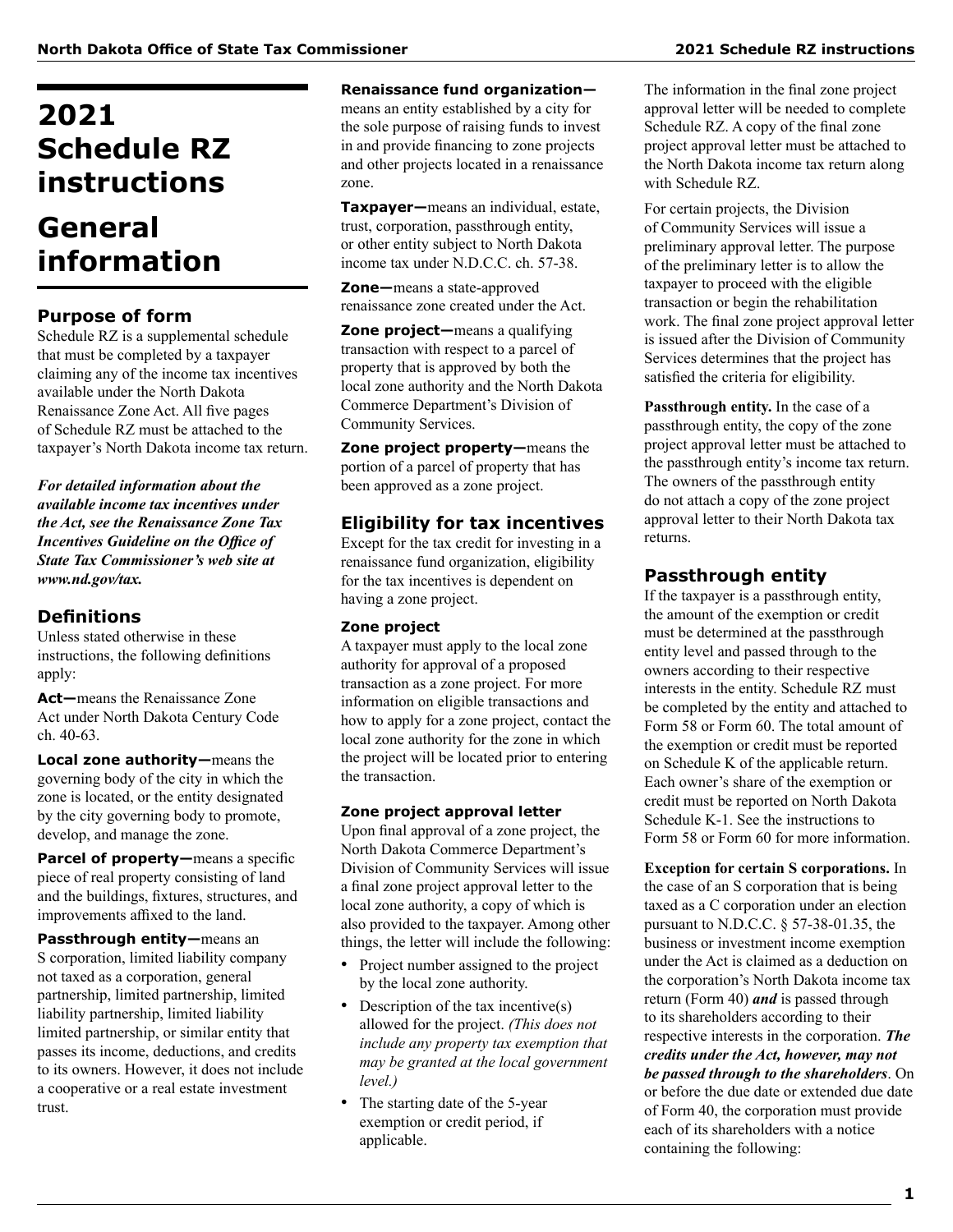- **The heading:** Renaissance Zone Shareholder Notice.
- **The statement:** This notice contains information that is important to the preparation of your North Dakota income tax return. For instructions on how to report this information on your North Dakota income return, obtain Schedule RZ from the North Dakota Office of State Tax Commissioner. Attach a copy of this notice to your North Dakota income tax return.
- Name, address, and federal employer identification number (FEIN) of the corporation.
- Tax year of the corporation to which the income exemption relates.
- Name and social security number (or FEIN) of the shareholder.
- Shareholder's share of the business or investment income exemption.

**Passthrough entity owner.** If you own an interest in a passthrough entity, the entity must provide you with a North Dakota Schedule K-1 showing your share of the entity's income exemption or tax credit. However, if you are a shareholder of an S corporation that elected to be taxed as a C corporation under N.D.C.C. § 57-38-01.35, you will receive a Renaissance Zone Shareholder Notice instead of a North Dakota Schedule K-1, which will show your share of the corporation's income exemption only.

If you receive a North Dakota Schedule K-1 or Renaissance Zone Shareholder Notice, claim your share of the income exemption or tax credit on your North Dakota income tax return as follows:

- 1. Enter your share of the exemption or credit on the applicable line of Schedule RZ. A separate line is provided in Parts 1, 4, 5, and 6 of Schedule RZ on which to report an exemption or tax credit passed through to you by a passthrough entity. Also complete Part 7 of Schedule RZ.
- 2. Attach Schedule RZ and a copy of the North Dakota Schedule K-1 or Renaissance Zone Shareholder Notice to your North Dakota income tax return.

### **Priority of exemptions and credits**

A taxpayer may qualify for more than one tax incentive under the Act. If a taxpayer qualifies for both an income exemption and a tax credit under the Act, the income exemption must be applied first to determine North Dakota taxable income. Then the tax credit must be subtracted from the tax calculated on North Dakota taxable income.

#### **Multiple income exemptions**

If a business qualifies for both the business income exemption under the Act and the new or expanding business income exemption under N.D.C.C. ch. 40-57.1, the following steps apply:

- 1. Choose which of the two exemptions to apply first.
- 2. Calculate the amount of the exemption to be applied first by multiplying the total North Dakota net income of the business by the first exemption's apportionment factor *(see "Apportionment factor" below)*.
- 3. Subtract the amount of the first exemption *(determined in step 2)* from the total North Dakota net income of the business to determine the amount of the North Dakota net income that remains.
- 4. Calculate the amount of the exemption to be applied second by multiplying the remaining North Dakota net income *(determined in step 3)* by the second exemption's apportionment factor *(see "Apportionment factor" below).*

**Apportionment factor.** For purposes of steps 2 and 4, the exemption's apportionment factor means the:

- Zone apportionment factor in the case of the business income exemption under the Renaissance Zone Act. See page 11 for details.
- Apportionment factor prescribed under N.D. Admin. Code § 81-03-01.1-06 in the case of the new or expanding business income exemption under N.D.C.C. ch. 40-57.1.

### **Multiple tax credits**

If you qualify for more than one tax credit under North Dakota law (including the Act), the credits must be applied in the following order:

- 1. Tax credits that may not be carried back or carried forward to another tax year.
- 2. Tax credits that may be carried back.
- 3. Tax credits that may be carried forward.

*Note: In the case of an individual, the credit for income tax paid to another state must be applied first in all cases.*

### **Property tax clearance requirement**

North Dakota Century Code § 57-01-15.1 provides that, before certain state tax incentives may be claimed, a taxpayer must obtain a property tax clearance record from each North Dakota county in which the taxpayer holds a 50 percent or more ownership interest in real property. The property tax clearance record(s) must be attached to the North Dakota income tax return on which the incentive is claimed. The income exemptions and tax credits claimed on Schedule RZ are subject to this requirement. For more information and the procedure for meeting this requirement, see the instructions to the applicable North Dakota income tax form as follows:

### **In the case See instructions to: of:**

| Form ND-1 | Sch. ND-1SA (exemption)<br>or Sch. ND-1TC (credit)                         |
|-----------|----------------------------------------------------------------------------|
| Form 38   | Form 38, Tax Computation<br>Schedule (exemption) or<br>Sch. 38-TC (credit) |
| Form 40   | Form 40, pg. 1 (exemption)<br>or Sch. TC (credit)                          |
| Form 58   | Schedule K-                                                                |
| Form 60   | Schedule K-                                                                |

### **Disclosure notification**

Upon written request from the chairman of a North Dakota legislative standing committee or Legislative Management, the law requires the Office of State Tax Commissioner to disclose the amount of any deduction or credit claimed on a tax return. Any other confidential information, such as a taxpayer's name, social security number, or federal employer identification number, may not be disclosed.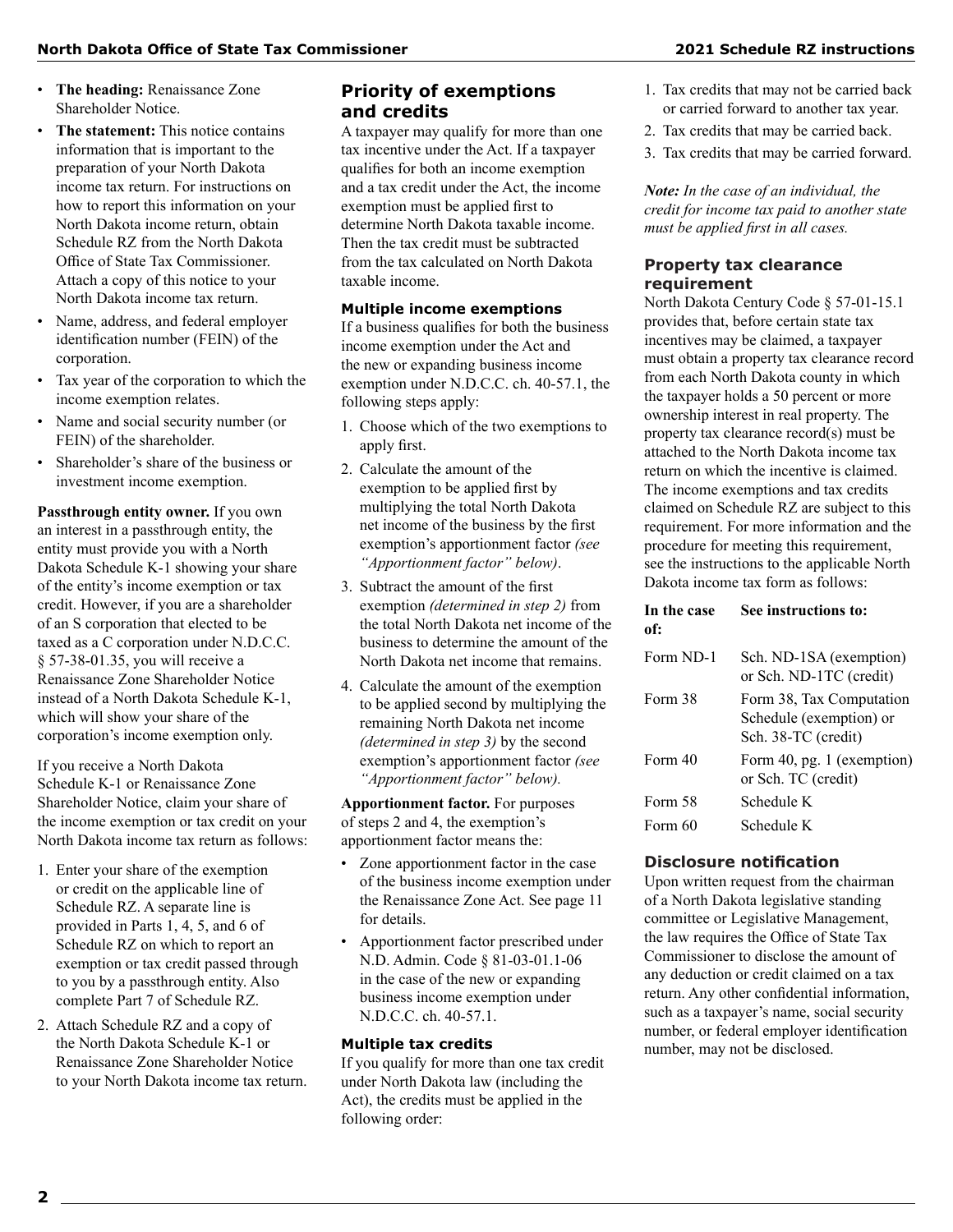## **Instructions for Part 1**

## **Business or investment income exemption**

### **General instructions**

### **Who should complete**

Complete Part 1 if the incentive allowed for the zone project, as specified in the zone project approval letter, is the business or investment income exemption.

If there is more than one project for which this exemption is allowed, complete a separate Schedule RZ, Part 1, for each project.

The business or investment income exemption may be claimed on the following forms—

### **In the case**

| Form   |
|--------|
| $ND-1$ |
| 38     |
| 40     |
|        |

If the taxpayer is a passthrough entity, see "Passthrough entity" on page 1.

**Optional credit election.** If certain conditions are met, an individual (Form ND-1) filer who qualifies for the business income exemption may elect to claim a tax credit in lieu of the business income exemption. See the instructions to Part 2 (Business purchase or expansion tax credit) on page 6 for details. If the election is made, do not complete Part 1; instead, complete Part 2.

### **Five-year exemption period**

The exemption is allowed in each year of a five-year exemption period that begins on the date specified in the zone project approval letter. The five-year exemption period is a period of sixty consecutive months. Once the 60-month exemption period begins to run, it runs uninterrupted through the end of the 60-month period.

The exemption is allowed over the entire 60-month exemption period even though the life of the renaissance zone itself expires before the end of the 60-month period.

**Change in qualifying use.** If the zone project property ceases to be used for its qualifying business or investment purpose, the taxpayer is ineligible for the exemption starting with the first day of the month in which the property's use changes.

**Transfer of zone project property.** The business or investment income exemption and its 60-month exemption period attach to the zone project property. If the zone project property is transferred to another taxpayer before the property's 60-month exemption period expires, the exemption and the unused portion of the 60-month exemption period transfer with the property. The taxpayer who transfers the property is ineligible for the exemption starting on the first day of the month of disposition. If the property is transferred to a taxpayer who also qualifies for the business or investment income exemption with respect to the property, the taxpayer acquiring the property is eligible for the exemption for the unexpired portion of the 60-month exemption period starting on the first day of the month of acquisition.

### **Amount of income exemption**

The amount of income that may be exempted is dependent on whether the zone project property is used for business or investment purposes. The property is considered used for business purposes if it is used in an occupation, trade, profession, or commercial or mercantile enterprise. Property is used for investment purposes if the property is not part of or used in the regular course of any trade or business of the taxpayer. Unless a taxpayer can show otherwise, any property that is purchased, leased, or rehabilitated by a passthrough entity will be presumed to be used for business purposes.

**Business use property.** If the zone project property is used for business purposes, the amount of the exemption depends on the location of the real property (owned or leased) by the business, the portion of the tax year the taxpayer is eligible for the exemption, and whether or not the

zone project primarily consists of the expansion of an existing building. See the instructions to Part 1, lines 8 through 15, of Schedule RZ for the calculation of the exemption amount.

**Investment use property.** If the zone project property is used for investment purposes, the amount of the exemption equals the actual net income derived from the zone project property during the portion of the tax year the taxpayer is eligible for the exemption. For this purpose, investment income means:

- Net rental income from the lease of the property.
- Taxable portion of a gain from the sale or exchange of the property during the exemption period. In the case of an installment sale contract, the taxpayer may exempt the taxable portion of the gain recognized in each tax year over the life of the contract, even though the 60-month exemption period or the renaissance zone itself expires before all installments are received. However, interest income derived from the installment sale contract is not eligible for the exemption.

The exemption is allowed only to the extent that the investment income is included in North Dakota taxable income. In addition, if the zone project primarily consists of an expansion of an existing building, the exemption amount is limited to an amount attributable to the expanded portion of the building. See the instructions to Part 1, line 16, of Schedule RZ for the calculation of the exemption amount.

**Maximum exemption amount per year.**  In any tax year, a taxpayer may exempt no more than \$500,000 of eligible income derived from zone projects approved on or after August 1, 2013. The eligible income amounts attributable to zone projects approved on or after August 1, 2013, that are derived from all business and investment interests held by the taxpayer during the tax year must be combined for purposes of this limitation.

### **Specific line instructions**

• If the taxpayer directly owns or leases the zone project property, complete lines 1 through 17 of Part 1.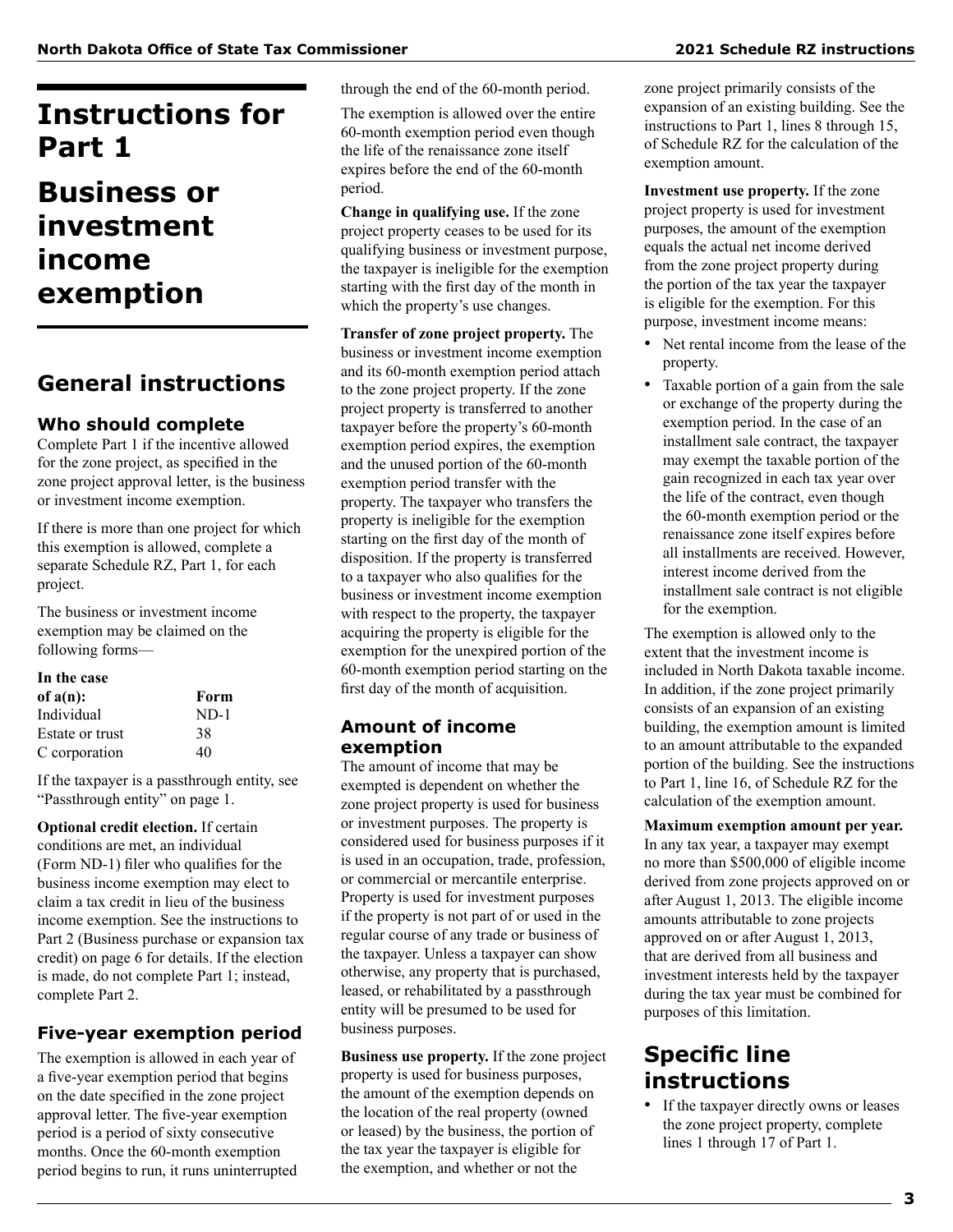• If the taxpayer owns an interest in a passthrough entity, and Part 1 of Schedule RZ is being completed only to claim the taxpayer's share of a business or investment income exemption amount shown on a North Dakota Schedule K-1 received from the passthrough entity, skip lines 1 through 17, and enter the exemption amount on lines 18 and 19 of Part 1. Include a copy of the North Dakota Schedule K-1 with Schedule RZ. *See "Passthrough entity owner" on page 2 of these instructions for more information.*

### **Line 1**

Enter the project number assigned to the zone project by the local zone authority, as shown on the final zone project approval letter. If the taxpayer does not have a copy of the final zone project approval letter, contact the local zone authority to obtain one. **Attach a copy of the final zone project approval letter to the North Dakota return.**

#### **Line 3**

Enter the street address of the zone project property. Include the apartment, suite, or other unit number, if applicable. *Do not enter a post office box number.*

#### **Line 4**

If the taxpayer qualified for more than one zone project at the same street address, check the "Yes" box and enter the project numbers for all of them on the line provided on the schedule.

*Note: If the taxpayer has more than one zone project for which the taxpayer qualifies for the business or investment income exemption, complete a separate Schedule RZ, Part 1, for each project. Add the separately calculated amounts and enter the total in Part 7, line 1, of one of the schedules.*

### **Line 7**

Enter the exemption period start date for the zone project, as shown on the final zone project approval letter. This date establishes the beginning of the five-year (60-month) exemption period that applies to the zone project. This date does not change even if the property is transferred to another taxpayer. *See "Five-year exemption period" on page 3 for more information.*

### **Line 8 North Dakota business income**

*If the taxpayer qualified for the investment income exemption, do not enter any of the investment income on this line—see line 16.*

*If the taxpayer is claiming both the business income exemption under the Act and the new or expanding business income exemption under N.D.C.C. ch. 40‑57.1, see "Multiple income exemptions" on page 2 before completing this line.*

If the business incurred a net loss, enter zero. Otherwise, enter a net income as follows:

- **Resident individual—**For a resident individual filing North Dakota Form ND-1, enter the amount from Federal Form 1040, Schedule C or Schedule C-EZ.
- **Nonresident or part-year resident individual—**For a nonresident or part-year resident individual filing North Dakota Form ND-1, enter the amount from Schedule ND-1NR, line 3, Column B.
- **C corporation—**For a C corporation filing North Dakota Form 40, enter the amount from Form 40, page 1, line 6. However, if Schedule CR was completed, enter the amount from Schedule CR, Part 1, line 6 of the applicable column.
- **S corporation—**For an S corporation filing North Dakota Form 60 that carries on 100 percent of its business in North Dakota, enter the amount from Form 60, Schedule KS, line 1.

Regardless of where the corporation carries on its business, if all of its shareholders are full-year residents of North Dakota, enter the amount from Form 60, Schedule KS, line 1.

If the corporation carries on its business both within and without North Dakota (and is required to complete lines 1 through 14 of Schedule FACT, Form 60), *and* all of the shareholders are full-year nonresidents of North Dakota, multiply the amount from Form 60, Schedule KS, line 1, by the apportionment factor from Form 60, Schedule FACT, line 14, and enter the result.

If the corporation's shareholders include both residents and nonresidents of North Dakota, calculate the amount to enter on this line by combining the amounts calculated for the shareholders as follows:

**Full-year resident individual, estate, or trust—**Include the shareholder's amount from Form 60, Schedule KS, Column 5.

**Full-year nonresident individual, estate, or trust—**Include the shareholder's amount from Form 60, Schedule KS, Column 6.

**Part-year resident individual—** Include the sum of the shareholder's amounts attributable to the resident and nonresident portions of the tax year. To calculate the amount for the resident portion of the tax year, multiply the shareholder's amount from Form 60, Schedule KS, Column 5, by a ratio equal to the number of months the shareholder was a resident of North Dakota divided by 12 months. To calculate the amount for the nonresident portion of the tax year, first multiply the shareholder's amount from Form 60, Schedule KS, Column 5, by a ratio equal to the number of months the shareholder was a nonresident of North Dakota divided by 12 months, and then multiply this result by the apportionment factor from Form 60, Schedule FACT, line 14.

• **Partnership—**For a partnership filing North Dakota Form 58 that carries on 100 percent of its business in North Dakota, enter the amount from Form 58, Schedule KP, line 1.

Regardless of where the partnership carries on its business, if all of its partners are individuals, estates, and trusts that are full-year residents of North Dakota, enter the amount from Form 58, Schedule KP, line 1.

If the partnership carries on its business both within and without North Dakota (and is required to complete lines 1 through 14 of Schedule FACT, Form 58), *and* all of the partners are individuals, estates, and trusts that are full-year nonresidents of North Dakota, multiply the amount from Form 58, Schedule KP, line 1, by the apportionment factor from Form 58, Schedule FACT, line 14, and enter the result.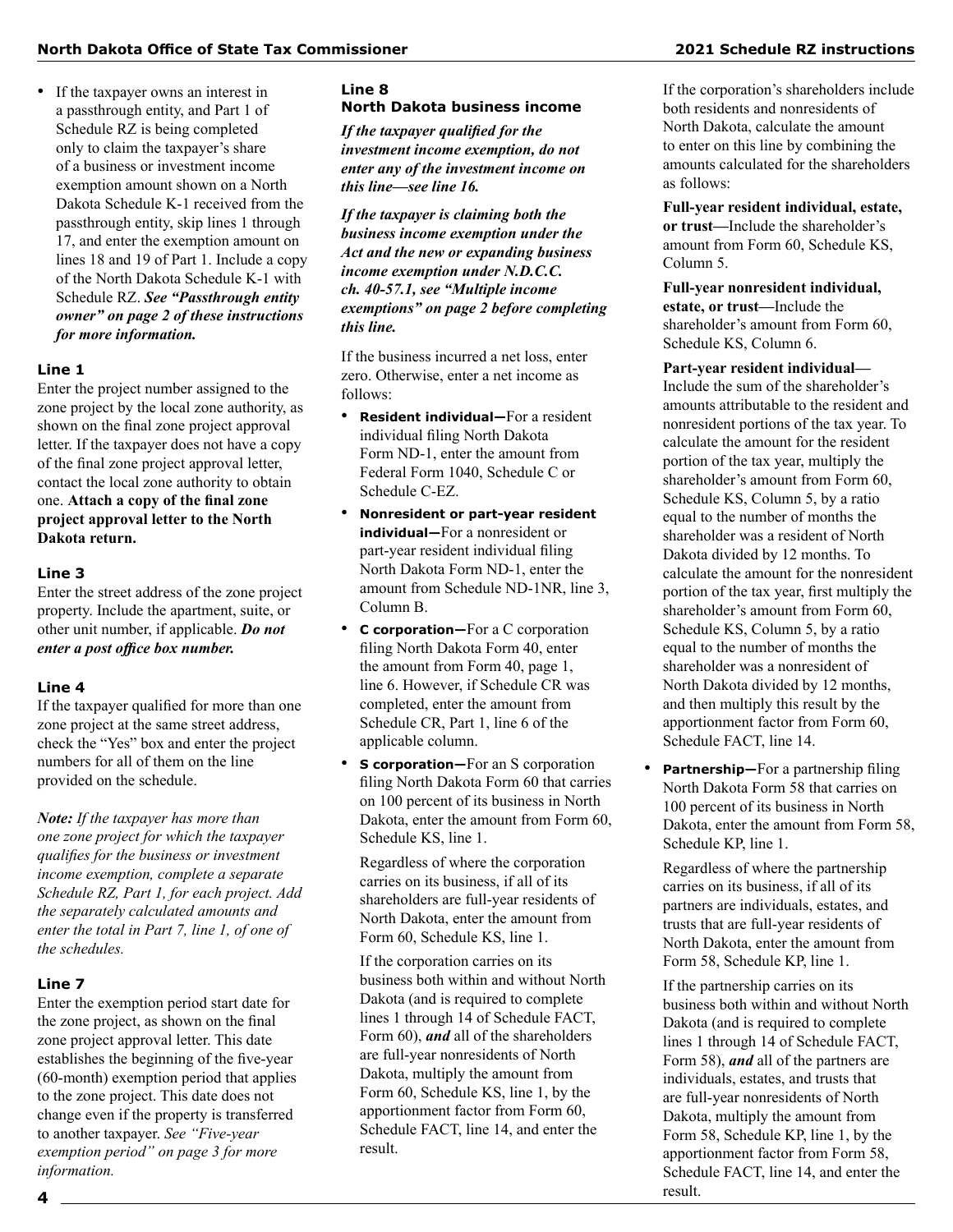If the partnership's partners include different types of partners—resident individual, nonresident individual, corporation, etc.—calculate the amount to enter on this line by combining the amounts calculated for the partners as follows:

**Full-year resident individual, estate, or trust—**Include the partner's amount from Form 58, Schedule KP, Column 5.

**Full-year nonresident individual, estate, trust—**Include the partner's amount from Form 58, Schedule KP, Column 6.

**Part-year resident individual—** Include the sum of the partner's amounts attributable to the resident and nonresident portions of the tax year. To calculate the amount for the resident portion of the tax year, multiply the partner's amount from Form 58, Schedule KP, Column 5, by a ratio equal to the number of months the partner was a resident of North Dakota divided by 12 months. To calculate the amount for the nonresident portion of the tax year, first multiply the partner's amount from Form 58, Schedule KP, Column 5, by a ratio equal to the number of months the partner was a nonresident of North Dakota divided by 12 months, and then multiply this result by the apportionment factor from Form 58, Schedule FACT, line 14.

**Corporation partner—**If a partner is a corporation, contact the Office of State Tax Commissioner, Corporation Income Tax Section, for information on how to determine the amount to include.

**Fiduciary**—For a fiduciary filing North Dakota Form 38 that operates a business as a sole proprietorship, enter the net income from Schedule C or Schedule C-EZ (Form 1040) attached to Federal Form 1041.

*Note: For a nonresident estate or trust, enter only that portion of the net income from Schedule C or Schedule C-EZ (Form 1040) that is attributable to North Dakota.*

### **Lines 9a through 9h Zone apportionment factor (business income only)**

If all of the taxpayer's business real property in North Dakota is located at the zone project location, skip lines 9a through 9g and enter "1.000000" on line 9h. Then go to line 10.

If only a portion of the taxpayer's business real property in North Dakota is located at the zone project location, complete lines 9a through 9g to calculate the zone apportionment factor to enter on line 9h. The instructions for lines 9a through 9g are on page 11 of these instructions.

Real property includes leaseholds, i.e., real property that the taxpayer is leasing and using in the business.

If the zone project consists of the lease of space in a building for business purposes, and the taxpayer had previously qualified for a zone project for leasing space in the same building for use in the same business, complete lines 9a through 9h. For purposes of completing lines 9a through 9h, do not include the previously leased space or its contents in Column B (Zone project property location).

#### **Lines 11a through 11c Expansion limitation factor (business income only)**

If the primary purpose of the zone project is the expansion of an existing building that the taxpayer owned and used for business purposes prior to applying for the zone project, complete lines 11a through 11c. For this purpose, an "expansion" means adding physical square footage to an existing building to increase the amount of usable space within the building.

Generally, the type of qualifying transaction which may involve an expansion is a purchase with major improvements (see line 5, item b) or a qualified rehabilitation (see line 5, item d). If the primary purpose of the zone project is to make improvements to, or rehabilitate, the existing building, and any expansion of the existing building is only incidental to the larger project, the zone project will not be considered an expansion for purposes of this limitation. In this case, skip lines 11a and 11b, and enter "1.000000" on line 11c. Then go to line 12.

#### **Lines 14a through 14c Exemption period limitation (business income only)**

**Full-year eligibility.** If the taxpayer is eligible for the exemption for the entire tax year, skip lines 14a and 14b, and enter "1.000000" on line 14c. Then go to line 15. This applies if *all* of the following apply:

- The taxpayer is eligible for the business income exemption as of the beginning of the tax year. *See "Five-year exemption period" on page 3.*
- The taxpayer used the zone project property in the business for the entire tax year.
- The 60-month exemption period did not expire during the tax year. This condition is satisfied if the 60th month of the exemption period falls in the last month of the tax year or later.

**Partial year eligibility.** The taxpayer is eligible for the business income exemption for only part of the tax year if *any* of the following apply:

- The taxpayer became eligible for the business income exemption during the tax year in a month other than the first month of the tax year. *See "Five-year exemption period" on page 3.*
- The taxpayer sold the zone project property, terminated the lease on the zone project property, or permanently withdrew the zone project property from use in the business during the tax year.
- The maximum 60-month exemption period allowed for the zone project property expired during the tax year, and the 60th month is a month other than the last month of the tax year.

If any of the above conditions apply, complete lines 14a through 14c to calculate an exemption period eligibility factor. Enter on line 14a the *smaller* of the following:

- Number of months the taxpayer was eligible for the exemption during the tax year.
- Number of months the taxpayer owned or leased the zone project property during the tax year. If the taxpayer acquired the zone project property during the tax year, include the month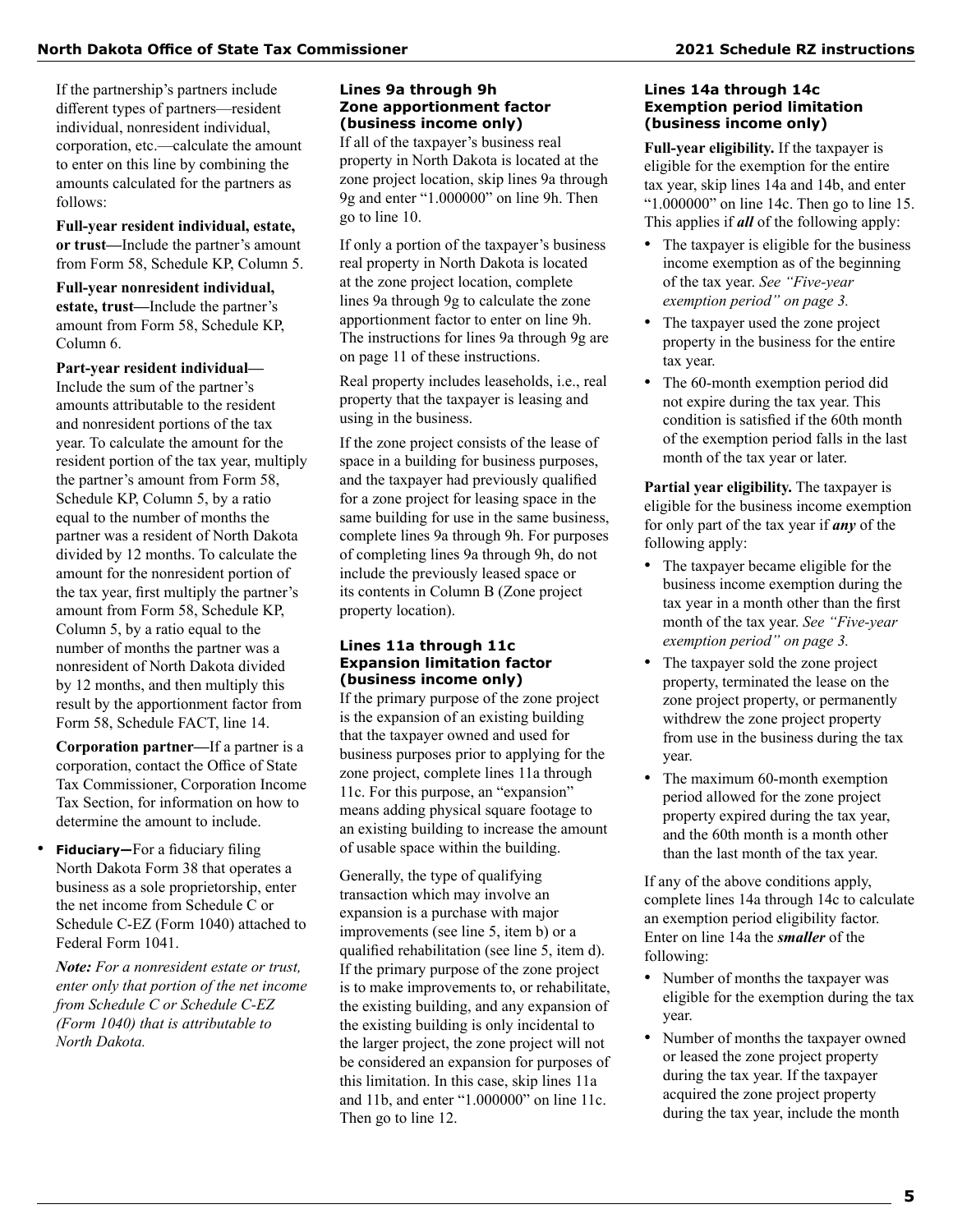of acquisition. If the taxpayer disposed of the zone project property during the tax year, exclude the month of disposition.

• Number of months the zone project property was used in the business during the tax year. If the taxpayer put the zone project property into use in the business during the tax year, include the month in which the zone project property was first put into use in the business. If the taxpayer removed the zone project property from use in the business during the tax year, exclude the month in which the zone project property was permanently removed from use in the business.

### **Line 16 North Dakota investment income**

If the taxpayer qualified for the investment income exemption, enter the following on this line:

- Rents, less related expenses, from the zone project property received during the months the taxpayer was eligible for the exemption during the tax year.
- Taxable portion of a gain from the sale or exchange of the zone project property during the exemption period. In the case of an installment sale contract, the taxpayer may exempt the taxable portion of the gain recognized in each tax year over the life of the contract, even though the exemption period or renaissance zone expires before all installments are received. However, interest income derived from the installment sale contract is not eligible for the exemption.

**Expansion project limitation.** If the primary purpose of the zone project is the expansion of an existing building that the taxpayer owned and used for investment purposes prior to applying for the zone project, the amount of the exemption is limited. For this purpose, an "expansion" means adding physical square footage to an existing building to increase the amount of usable space within the building.

Generally, the type of qualifying transaction which may involve an expansion is a purchase with major improvements (see line 5, item b) or a qualified rehabilitation (see line 5, item d). If the primary purpose of the zone project is to make improvements to, or rehabilitate, the existing building, and any expansion of the existing building is only incidental to the larger project, the zone project will not be considered an expansion for purposes of this limitation.

If the expansion project limitation applies, complete the following worksheet to calculate the amount to enter on this line:

- 1. Total eligible investment income .......... 1
- 2. Square footage added by project.........................2\_\_\_\_\_\_\_\_\_\_
- 3. Total square footage of building after expansion.........................3\_\_\_\_\_\_\_\_\_\_
- 4. Divide line 2 by line 3................................4\_\_\_\_\_\_\_\_\_\_
- 5. Investment income exemption. Multiply line 1 by line 4. Enter this amount on line 16 of Part 1...............5\_\_\_\_\_\_\_\_\_\_

## **Instructions for Part 2 Business purchase or expansion tax credit**

### **General instructions**

### **Who should complete**

Complete Part 2 *only if* all of the following conditions are met:

- The taxpayer is an individual (Form ND-1) filer with a zone project that qualified for the business income exemption.
- The zone project consists of a purchase, lease, or improvement of real property used in a business owned and operated as a sole proprietorship by the individual.
- The underlying purpose of the zone project is to purchase, expand, or make leasehold improvements to the business.
- The zone project is located in a renaissance zone city with a population of no more than 2,500.
- The zone project's cost is over \$75,000.
- The individual elects to claim the business purchase or expansion credit in lieu of the business income exemption (in Part 1 of Schedule RZ).

**Making the election.** To make the election, complete Part 2 of Schedule RZ and attach Schedule RZ to Form ND-1. Do not complete Part 1. For the election to be valid, Form ND-1 must be filed on or before its due date or extended due date. The election is irrevocable and binding over the zone project's five-year exemption period.

### **Amount of tax credit**

The tax credit is equal to \$2,000 per year over a five-year credit period—see "Fiveyear credit period" below. If the credit exceeds the individual's tax, the unused portion is not refundable and may not be carried over and used on a subsequent tax year's return.

### **Five-year credit period**

The credit is allowed in each year of a five-year credit period that begins on the same date the business income exemption begins, as specified in the zone project approval letter. The five-year credit period is a period of sixty consecutive months, consisting of five 12-month periods. A \$2,000 credit is allowed in each 12-month period. With respect to the individual's tax year, if the individual is not eligible for the credit for the entire tax year, a credit of \$166.67 (\$2,000 divided by 12) is allowed for each month of eligibility during the tax year.

Once the 60-month credit period begins to run with respect to the zone project property, it runs uninterrupted through the end of the 60-month credit period. The credit is allowed over the entire 60-month credit period even if the renaissance zone itself expires. If the property is permanently withdrawn from business use, the individual is ineligible for the credit starting on the first day of the month in which the withdrawal occurs.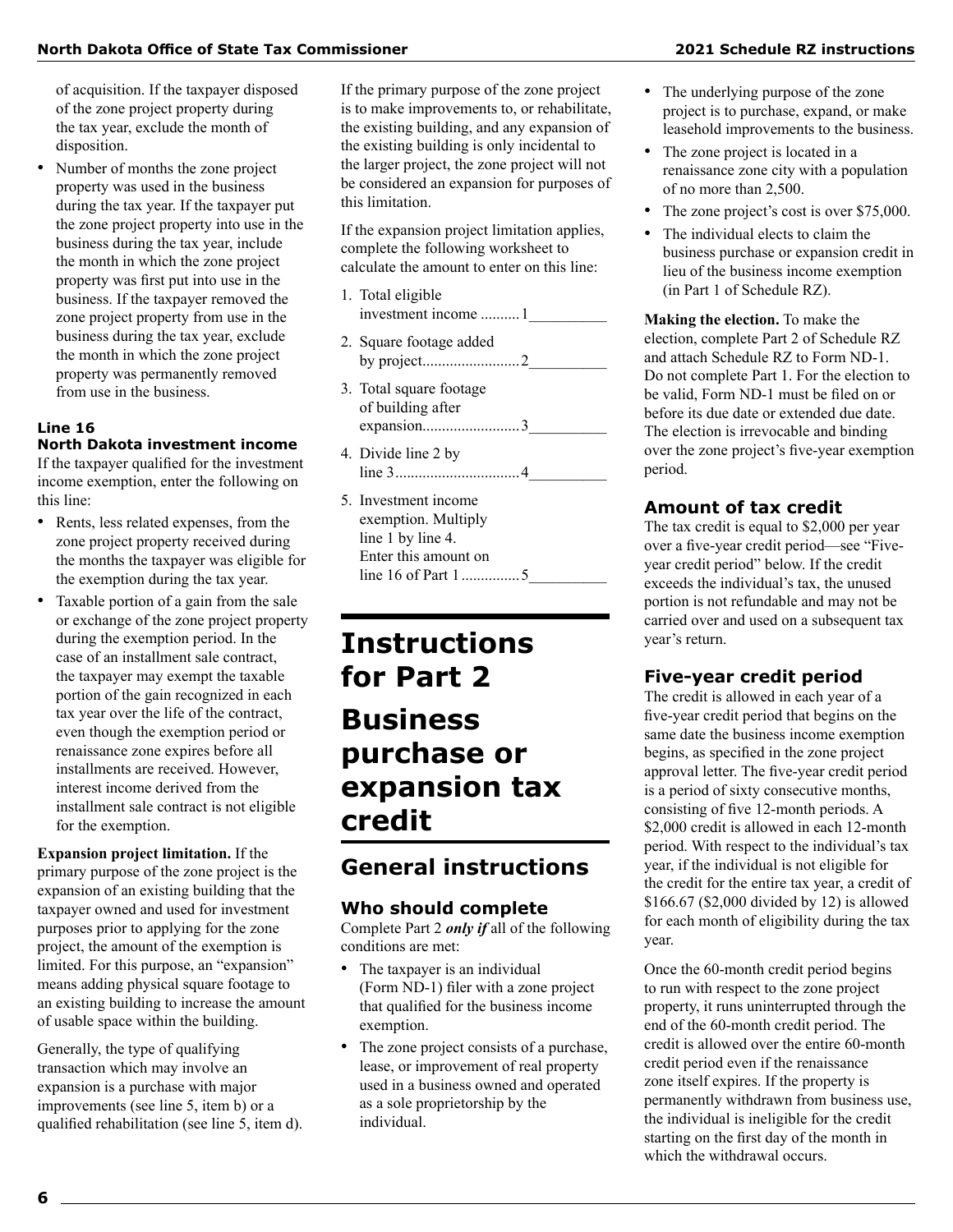**Transfer of zone project property.** The tax credit and its 60-month credit period attach to the zone project property. If the property is transferred to another individual before the end of the 60-month credit period, the individual transferring the property is ineligible for the credit starting with the month of disposition. If the property is transferred to another qualifying individual before the end of the 60-month credit period, the individual acquiring the property is eligible for the credit for the unexpired portion of the 60-month credit period.

### **Specific line instructions**

### **Line 1**

Fill in the circle on this line to indicate eligibility for the credit in Part 2, Schedule RZ, and to irrevocably elect to take the credit in lieu of the business income exemption in Part 1, Schedule RZ.

### **Line 2**

Enter the project number assigned to the zone project by the local zone authority, as shown on the final zone project approval letter. If the taxpayer does not have a copy of the final zone project approval letter, contact the local zone authority to obtain one.

**Attach a copy of the final zone project approval letter to the North Dakota return.**

### **Line 4**

Enter the street address of the zone project property. Include the suite or unit number, if applicable. *Do not enter a post office box number.*

### **Line 5**

If the taxpayer qualified for more than one zone project at the same street address, check the "Yes" box and enter the project numbers for all of them on the line provided on the schedule.

### **Line 8**

Enter the five-year exemption period start date for the zone project, as shown on the final zone project approval letter. This date establishes the beginning of the five-year credit period that applies to the zone project property. This date does not change even if the property is transferred to another taxpayer. *See "Five-year credit period" on page 6 for more information.*

### **Line 9 Credit period limitation**

**Full-year eligibility.** If the taxpayer is eligible for the credit for the entire tax year, enter "12" on line 9 and go to line 10. The taxpayer is eligible for the credit for the entire tax year if *all* of the following apply:

- The taxpayer was eligible for the credit as of the beginning of the tax year. *See "Five-year credit period" on page 6 for more information.*
- The taxpayer used the zone project property in the business for the entire tax year.
- The 60-month credit period did not expire during the tax year. This applies if the 60th month of the credit period falls in the last month of the tax year or later.

**Partial-year eligibility.** The taxpayer is eligible for the credit for only part of the tax year if *any* of the following apply:

- The taxpayer became eligible for the credit during the tax year in a month other than the first month of the tax year. *See "Five-year credit period" on page 6 for more information.*
- The taxpayer ceases to use the zone project property for business purposes during the tax year.
- The 60-month credit period expired during the tax year, and the 60th month is not the last month of the tax year.

If any of the above conditions apply, enter on line 9 the *smaller* of the following:

- Number of months the taxpayer was eligible for the credit during the tax year.
- Number of months the taxpayer owned or leased the zone project property during the tax year. If the taxpayer acquired the zone project property during the tax year, include the month of acquisition. If the taxpayer disposed of the zone project property during the tax year, exclude the month of disposition.
- Number of months the zone project property was used in the business during the tax year. If the taxpayer put the zone project property into use in the business during the tax year, include the month in which the zone project property was first put into use in the business. If the taxpayer removed the

zone project property from use in the business during the tax year, exclude the month in which the zone project property was permanently removed from use in the business.

## **Instructions for Part 3 Single-family residence tax credit**

## **General instructions**

### **Who should complete**

Complete Part 3 if the incentive allowed for the zone project, as specified in the zone project approval letter, is the singlefamily residence tax credit. This credit is only allowed to an individual on Form ND-1.

### **Five-year credit period**

The credit is allowed in each year of a five-year credit period. The five-year credit period is a period of sixty consecutive months, consisting of five 12-month periods. The \$10,000 credit is allowed in each of the five 12-month periods. If the individual is not eligible for the tax credit for the entire tax year, a credit equal to \$833.33 (\$10,000 divided by 12) is allowed for each month of eligibility during the tax year.

Once the 60-month credit period begins to run, it runs uninterrupted through the end of the 60-month credit period. The credit is allowed over the entire 60-month credit period even if the renaissance zone itself expires before the end of the 60-month credit period.

**Transfer of zone project property.** The tax credit and its five-year credit period attach to the single-family residence. If the residence is transferred to another taxpayer before the five-year credit period expires, the tax credit and the unused portion of the five-year credit period transfer with the property. The individual who transfers the residence is ineligible for the tax credit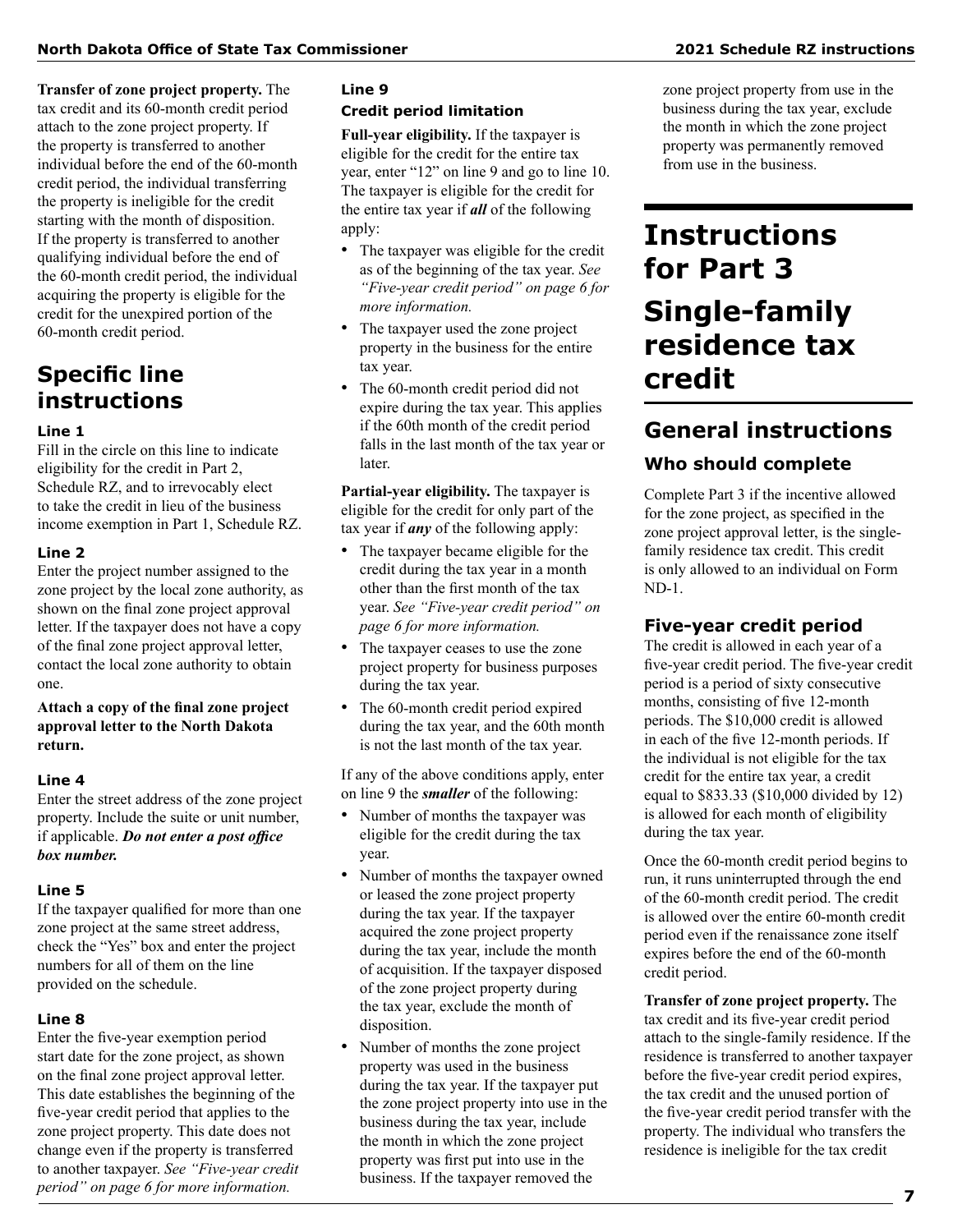starting with the month of disposition. If the residence is transferred to another individual who also qualifies for the tax credit with respect to the residence, the individual acquiring the property is eligible for the tax credit for the unexpired portion of the five-year credit period starting with the month of acquisition.

### **Change in primary place of residence.**

If an individual who qualifies for the tax credit with respect to a single-family residence ceases to use it as the primary place of residence, i.e., as the legal residence, during the five-year credit period, the individual is ineligible for the tax credit starting with the first day of the month in which the change occurs.

### **Specific line instructions**

#### **Line 1**

Enter the project number assigned to the zone project by the local zone authority, as shown on the final zone project approval letter. If the taxpayer does not have a copy of the final zone project approval letter, contact the local zone authority to obtain one. **Attach a copy of the final zone project approval letter to the North Dakota return.**

### **Line 3**

Enter the street address of the zone project property. *Do not enter a post office box number.*

### **Line 4**

If the taxpayer qualified for more than one zone project at the same street address, check the "Yes" box and write the project numbers for all of them on the line provided on the schedule.

#### **Line 9**

Enter the five-year credit period start date for the zone project, as shown on the final zone project approval letter. This date establishes the beginning of the five-year credit period that applies to the zone project property. This date does not change even if the property is transferred to another taxpayer. *See "Five-year credit period" on page 7.*

### **Line 10 Credit period limitation**

**Full-year eligibility.** If the taxpayer is eligible for the tax credit for the entire tax year, enter "12" on line 10 and go to line 11. The taxpayer is eligible for the credit for the entire tax year if *all* of the following apply:

- The taxpayer was eligible for the credit as of the beginning of the tax year. *See "Five-year credit period" on page 7.*
- The taxpayer used the zone project property as his or her primary place of residence for the entire tax year.
- The 60-month credit period did not expire during the tax year. This applies if the 60th month of the credit period falls in the last month of the tax year or later.

**Partial-year eligibility.** The taxpayer is eligible for the credit for only part of the tax year if *any* of the following apply:

- The taxpayer became eligible for the credit during the tax year in a month other than the first month of the tax year. *See "Five-year credit period" on page 7.*
- The taxpayer sold or otherwise disposed of the residence during the tax year.
- The taxpayer established another residence as his or her primary place of residence during the tax year.
- The 60-month credit period expired during the tax year, and the 60th month is not the last month of the tax year.

If any of the above conditions apply, enter on line 10 the *smaller* of the following:

- Number of months the taxpayer is eligible for the credit during the tax year.
- Number of months the taxpayer owned and occupied the residence during the tax year. If the taxpayer acquired the residence during the tax year, include the month in which the taxpayer took title to the residence or first occupied it, whichever occurs last. If the taxpayer disposed of the residence during the tax year, exclude the month of disposition.
- Number of months the residence was used as the primary place of residence.

## **Instructions for Part 4**

## **Historic property preservation or renovation tax credit**

### **General instructions**

### **Who should complete**

Complete Part 4 if the incentive allowed for the zone project, as specified in the zone project approval letter, is the historic property preservation or renovation tax credit.

This credit may be claimed on the following forms:

| In the case     |        |  |
|-----------------|--------|--|
| of $a(n)$ :     | Form   |  |
| Individual      | $ND-1$ |  |
| Estate or trust | 38     |  |
| C corporation   | 40     |  |

If the taxpayer is a passthrough entity, see "Passthrough entity" on page 1.

### **When to claim credit**

The first year the tax credit must be claimed is the tax year in which the preservation or renovation work is completed, as specified in the final zone project approval letter. If the entire credit cannot be used in the tax year in which it is first claimed, the unused credit may be carried over for up to five tax years.

### **Specific line instructions**

- If the taxpayer directly owns the zone project property, complete lines 1 through 11 of Part 4.
- If the taxpayer owns an interest in a passthrough entity, and Part 4 of Schedule RZ is being completed only to claim the taxpayer's share of the historic property preservation or renovation tax credit shown on a North Dakota Schedule K-1 received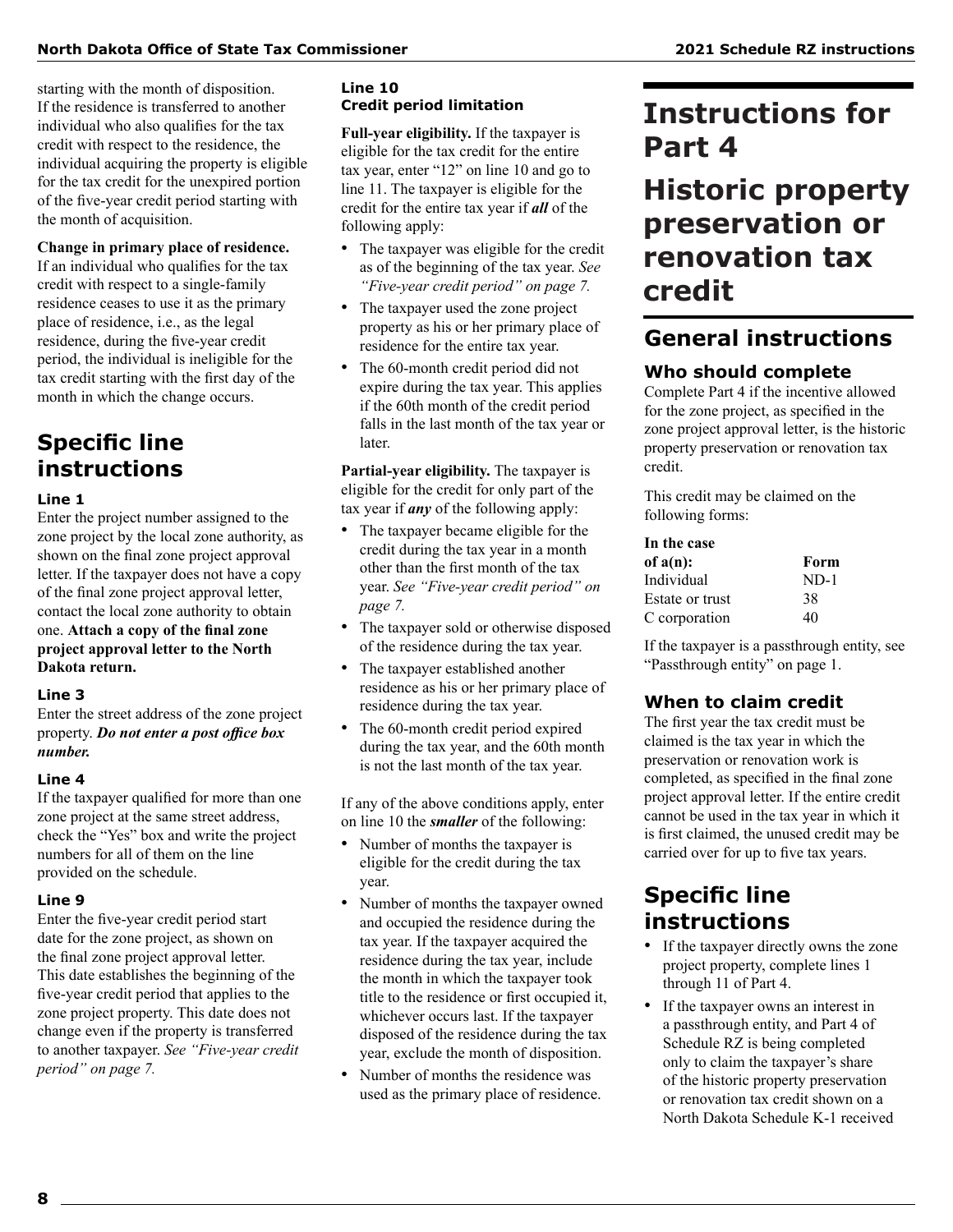from the passthrough entity, skip lines 1 through 6c and complete lines 7 through 11 of Part 4. Include a copy of the North Dakota Schedule K-1 with Schedule RZ. *See "Passthrough entity owner" on page 2 of these instructions for more information*.

### **Line 1**

Enter the project number assigned to the zone project by the local zone authority, as shown on the final zone project approval letter. If the taxpayer does not have a copy of the final zone project approval letter, contact the local zone authority to obtain one. **Attach a copy of the final zone project approval letter to the North Dakota return.**

#### **Line 3**

Enter the street address of the project property. Include the apartment, suite, or other unit number, if applicable. *Do not enter a post office box number.*

#### **Line 4**

If the taxpayer qualified for more than one zone project at the same street address, check the "Yes" box and write the project numbers for all of them on the line provided on the schedule.

*Note: If the taxpayer has more than one zone project for which the taxpayer qualifies for the historic property preservation or renovation tax credit, complete a separate Schedule RZ for each project. Add the separately calculated amounts and enter the total in Part 7, line 4, of one of the schedules.*

#### **Line 7**

Enter a historic property preservation or renovation tax credit from a North Dakota Schedule K-1. *See "Passthrough entity" on page 1 for more information.* **Attach a copy of the North Dakota Schedule K-1.**

### **Line 10 Current year credit**

Enter on this line the portion of the total available tax credit on line 9 that is being used to reduce the 2021 tax liability. If there is a tax credit carryforward from a prior tax year on line 8, use the credits in the order that is most beneficial.

If the taxpayer is a passthrough entity, enter the total amount from line 9, and skip line 11. **Except for passthrough entities, attach a statement showing how the amount entered on this line was determined.**

### **Line 11 Carryforward to 2022**

If the total available tax credit on line 9 exceeds the amount on line 10, enter on this line the portion of the excess that is eligible for carryover to the 2022 tax year.

**Except for passthrough entities, attach a statement showing how the amount entered on this line was determined.**

## **Instructions for Part 5 Renaissance fund organization investment tax credit**

### **General instructions**

### **Who should complete**

Complete Part 5 if the taxpayer made a qualifying investment in a renaissance fund organization (RFO), as evidenced by receipt of a North Dakota Renaissance Fund Organization Investment Reporting Form from the RFO.

This credit may be claimed on the following forms—

| In the case     |        |  |
|-----------------|--------|--|
| of $a(n)$ :     | Form   |  |
| Individual      | $ND-1$ |  |
| Estate or trust | 38     |  |
| C corporation   | 40     |  |

If the taxpayer is a passthrough entity, see "Passthrough entity" on page 1.

### **When to claim credit**

The first year the tax credit must be claimed is the tax year in which the investment was made. The date of the investment is shown on the investment reporting form. If the entire credit cannot be used in the tax year in which it is first claimed, the unused credit may be carried over for up to five tax years.

### **Disqualifying redemption**

The tax credit is disallowed and must be repaid to the state by a taxpayer if the taxpayer originally made the investment and redeems the investment within ten years of making it. For this purpose, "redeem" means that the taxpayer initiates a transaction with the RFO in which the taxpayer receives cash or property in return for the stock or other investment interest. A disqualifying redemption does not occur if a taxpayer transfers part or all of an investment interest to a third party, nor does it occur if the RFO initiates the transaction.

If there is a disqualifying redemption, the RFO must complete another North Dakota Renaissance Fund Organization Investment Reporting Form and submit it to the Office of State Tax Commissioner. A copy of the completed form must be given to the taxpayer.

**Repayment of disallowed credit.** A credit disallowed as the result of a disqualifying redemption must be repaid to the state. The repayment must be made with the North Dakota income tax return filed for the tax year in which the redemption occurred. No penalty or interest applies to a timely repayment of the disallowed credit. *Do not* file an amended return or use Schedule RZ to report the redemption.

**If a taxpayer makes a disqualifying redemption, the taxpayer must contact the Office of State Tax Commissioner for instructions on how to report the redemption on the North Dakota tax return.**

### **Specific line instructions**

- If the taxpayer made the investment, complete lines 1 through 8 of Part 5.
- If the taxpayer owns an interest in a passthrough entity, and Part 5 of Schedule RZ is being completed only to claim the taxpayer's share of the renaissance fund organization investment tax credit shown on a North Dakota Schedule K-1 received from the passthrough entity, skip lines 1 through 3, and complete lines 4 through 8 of Part 5. Include a copy of the North Dakota Schedule K-1 with Schedule RZ. *See "Passthrough entity owner" on page 2 of these instructions for more information*.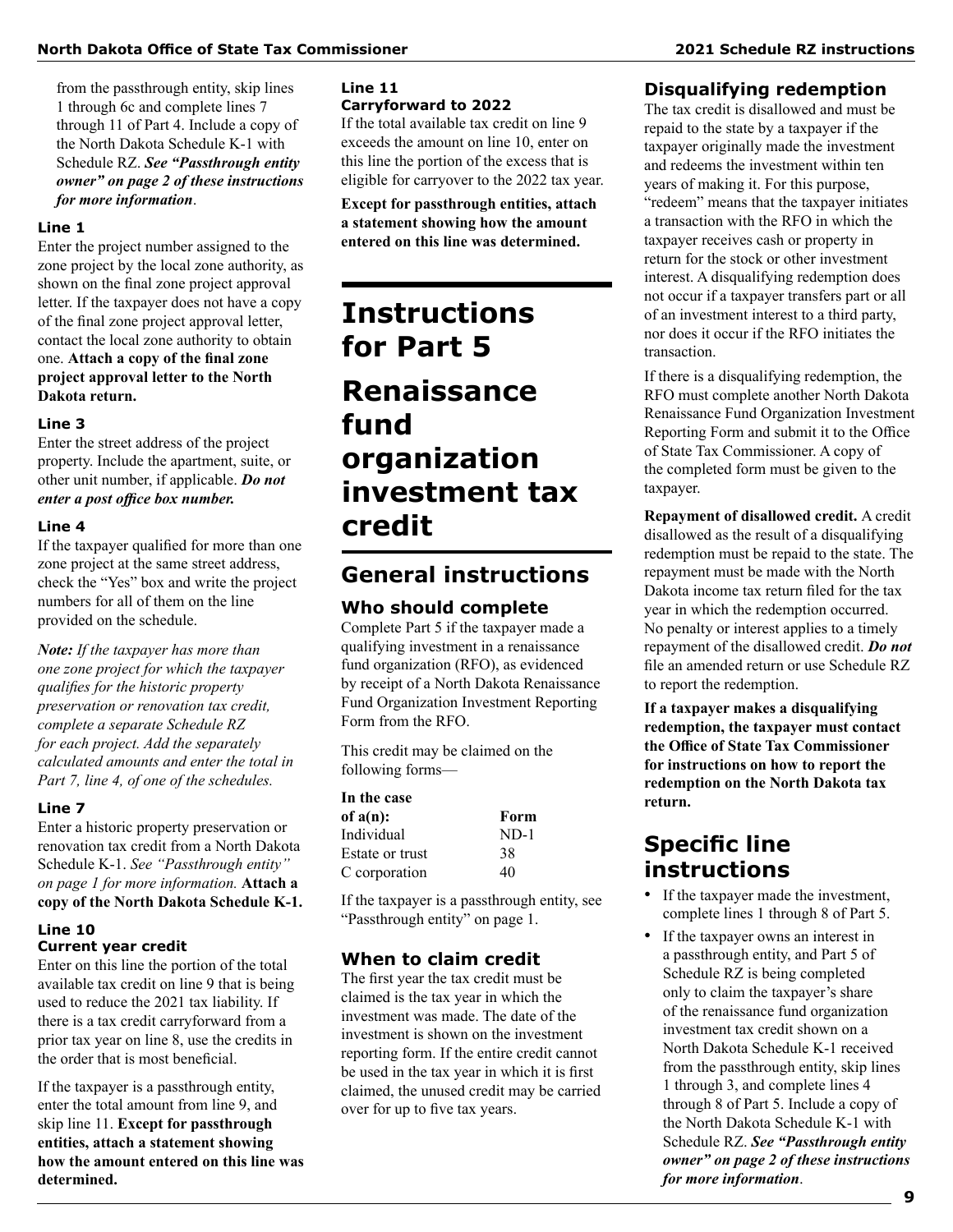#### **Line 1**

Enter the name of the renaissance zone city having the renaissance fund organization in which the taxpayer made the investment. This city will be identified on the North Dakota Renaissance Fund Organization Investment Reporting Form received from the renaissance fund organization.

### **Line 4**

Enter an RFO investment tax credit from a North Dakota Schedule K-1. *See "Passthrough entity" on page 1 for more information.* **Attach a copy of the North Dakota Schedule K-1.**

### **Line 7**

### **Current year credit**

Enter on this line the portion of the total available tax credit on line 6 that is being used to reduce the 2021 tax liability. If there is a tax credit carryforward from a prior tax year on line 5, use the credits in the order that is most beneficial.

If the taxpayer is a passthrough entity, enter the total amount from line 6, and skip line 8. **Except for passthrough entities, attach a statement showing how the amount entered on this line was determined.**

#### **Line 8 Carryforward to 2022**

If the total available tax credit on line 6 exceeds the amount on line 7, enter on this line the portion of the excess that is eligible for carryover to the 2022 tax year.

**Except for passthrough entites, attach a statement showing how the amount entered on this line was determined.**

## **Instructions for Part 6**

## **Nonparticipating property owner credit**

### **General instructions**

### **Who should complete**

Complete Part 6 if the incentive allowed for the zone project, as specified in the zone project approval letter, is the nonparticipating property owner credit.

This credit may be claimed on the following forms:

### **In the case of a(n): Form**

| Form ND-1 |  |
|-----------|--|
| 38        |  |
| 40        |  |
|           |  |

If the taxpayer is a passthrough entity, see "Passthrough entity" on page 1.

### **When to claim credit**

The first year the tax credit must be claimed is the tax year in which the related zone project is completed, as specified in the final zone project approval letter issued to the nonparticipating property owner. If the entire credit cannot be used in the tax year in which it is first claimed, the unused credit may be carried over for up to five tax years.

### **Specific line instructions**

- If the taxpayer directly owns the zone project property, complete lines 1 through 10 of Part 6.
- If the taxpayer owns an interest in a passthrough entity, and Part 6 of Schedule RZ is being completed only to claim the taxpayer's share of the nonparticipating property owner tax credit shown on a North Dakota Schedule K-1 received from the passthrough entity, skip lines 1

### through 5 and complete lines 6 through 10 of Part 6. Include a copy of the North Dakota Schedule K-1 with Schedule RZ. *See "Passthrough entity owner" on page 2 of these instructions for more information*.

### **Line 1**

Enter the project number assigned to the zone project by the local zone authority, as shown on the final zone project approval letter. If the taxpayer does not have a copy of the final zone project approval letter, contact the local zone authority to obtain one. **Attach a copy of the final zone project approval letter to the North Dakota return.**

### **Line 3**

Enter the street address of the nonparticipating property owner's project property. Include the apartment, suite, or other unit number, if applicable. *Do not enter a post office box number.*

### **Line 4**

If the taxpayer qualified for more than one zone project at the same street address, check the "Yes" box and write the project numbers for all of them on the line provided on the schedule.

### **Line 6**

Enter a nonparticipating property owner credit from a North Dakota Schedule K-1. *See "Passthrough entity" on page 1 for more information.* **Attach a copy of the North Dakota Schedule K-1.**

#### **Line 9 Current year credit**

Enter on this line the portion of the total available tax credit on line 8 that is being used to reduce the 2021 tax liability. If the taxpayer is a passthrough entity, enter the total amount from line 8, and skip line 10. **Except for passthrough entities, attach a statement showing how the amount entered on this line was determined.**

#### **Line 10 Carryforward to 2022**

If the total available tax credit on line 8 exceeds the amount on line 9, enter on this line the portion of the excess that is eligible for carryover to the 2022 tax year. **Except for passthrough entities, attach a statement showing how the amount entered on this line was determined.**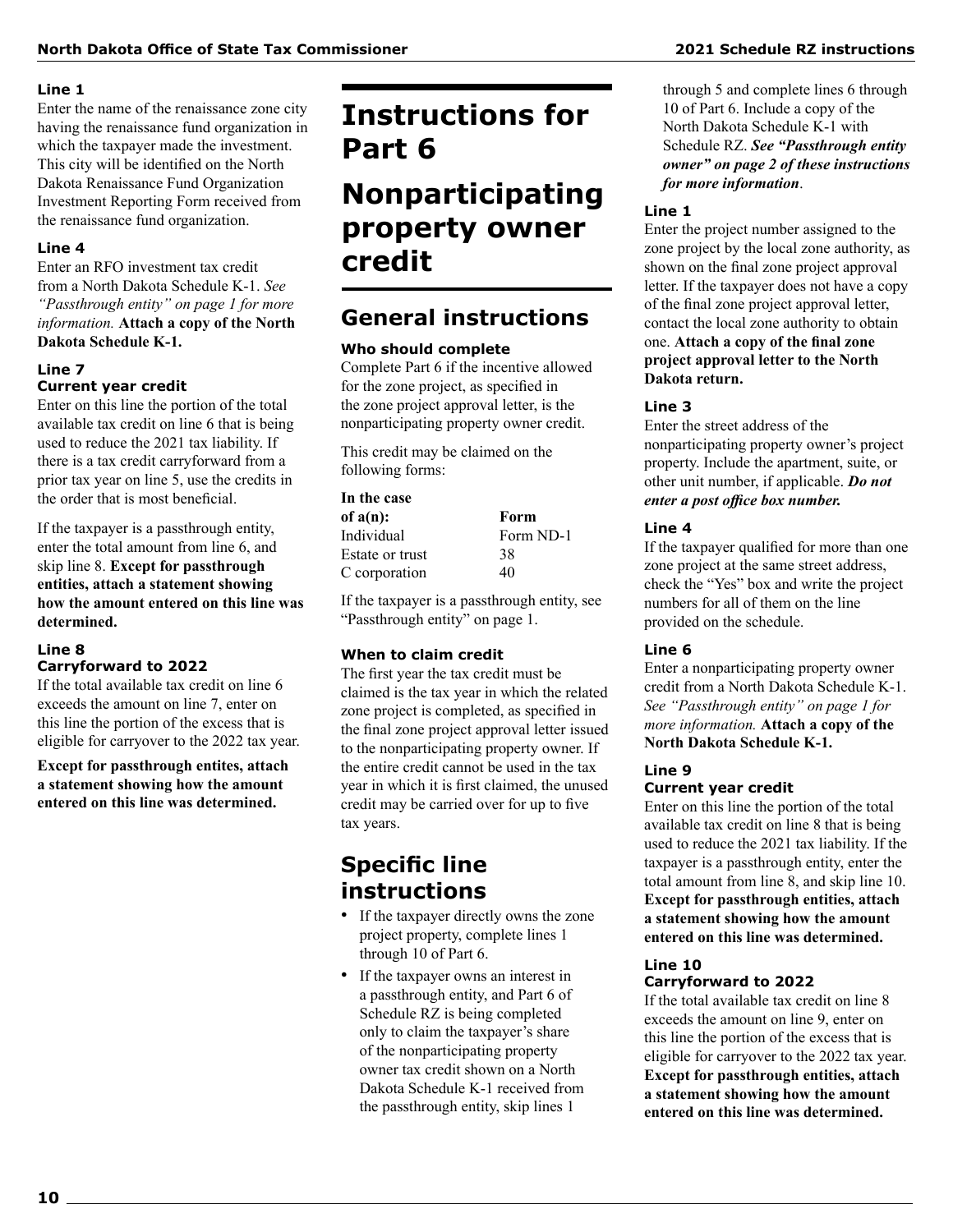## **Instructions for calculating the zone apportionment factor**

**(for Part 1, lines 9a-9h)**

### **General instructions**

These instructions explain how to calculate the zone apportionment factor for Part 1, lines 9a through 9h.

### **Factor in general**

The zone apportionment factor is a fraction composed of the following:

• **Numerator (Column B)**

The numerator includes the average value of the owned and rented properties that are used at the business's zone project location.

### *Exception for certain rented property.*

*If the zone project consists of the rental of space in a building for business purposes, and the taxpayer had previously qualified for a zone project for renting space in the same building for use in the same business, do not include in the numerator the space leased for the previous zone project and any owned or rented property located in that space.*

• **Denominator (Column A)** The denominator includes the average value of all owned and rented properties used in the business in North Dakota.

**Determining average value of property.**  See the specific line instructions for lines 9a through 9g later in this section for how to determine the average value of the property.

**Property includable in zone apportionment factor.** The zone apportionment factor must include all North Dakota real and tangible personal property owned and rented that is used in the regular course of the taxpayer's business during the tax period.

Real and tangible personal property includes land, buildings, machinery, stocks of goods, equipment, and other tangible property. It does not include coin and currency.

**Property used in the business.** Property is used in the business if it is actually used, available for use, or capable of being used in the regular course of the business during the tax period. This includes the following:

- Inventoriable goods in process.
- Property held as reserves or standby facilities, or property held as a reserve source of materials.
- Property under construction if actually used in the regular course of the business, but only to the extent of the value attributable to its use. In the case of an improvement to an existing business that is approved as a zone project, personal property that is purchased for purposes of the improvement and becomes an integral part of the business real property is excluded from the zone factor until completion of the improvement project.

Property required to be included in the zone apportionment factor must remain in the zone apportionment factor until its permanent withdrawal is established by an identifiable event, such as its sale or the lapse of an extended period of time (normally five years) during which the property is held for sale.

**Property used at zone project location.** Property is included in the numerator of the zone apportionment factor if it is physically located and used at the zone project location. Property in transit on the last day of the tax year and mobile or movable property is considered to be located and used at the zone project location in the following situations:

- The property is in transit between separate physical locations of the same business and the property's destination is the zone project location.
- The property is in transit between a buyer and seller and, based on the taxpayer's regular accounting practices, is included in the denominator of the zone factor, and the property's final destination is the zone project location.
- The mobile or movable property, such as construction equipment, trucks, or leased electronic equipment, is assigned

to the zone project location. This includes an automobile assigned to a traveling employee who is assigned to the zone project location.

### **Specific line instructions**

### **Lines 9a through 9e**

In **Column A** (Total North Dakota property), enter on the applicable line the average value of the business's tangible assets that are owned and located in North Dakota. In **Column B** (Zone project property only), enter the portion of the amount in Column A that is physically located and used at the zone project location. *See "Exception for certain rented property" under "Factor in general" for treatment of tangible assets owned and located in certain rented property.*

**Determining the average value of owned property.** The average value of owned property must be determined by adding the original cost (or other basis used for federal income tax purposes) of the property as properly reported on the books of the business on the first and last days of the tax year and dividing the sum by two.

Depreciation, amortization, and depletion must be disregarded. Include capital additions or improvements made during the tax year in this calculation. Also note the following:

- Inventory of stock of goods must be valued using the valuation method used for federal income tax purposes.
- Property acquired by gift or inheritance must be valued at its basis for depreciation purposes under federal income tax law.
- Leasehold improvements are considered property owned by the lessee regardless of whether the lessee is entitled to remove the improvements or the improvements revert to the lessor when the lease expires. Value at the original cost of the improvements.

**Monthly averaging exception.** If the averaging method described above does not properly reflect the average value of the property, the tax commissioner may require or allow averaging on a monthly basis. This method will generally be applied in the following situations: